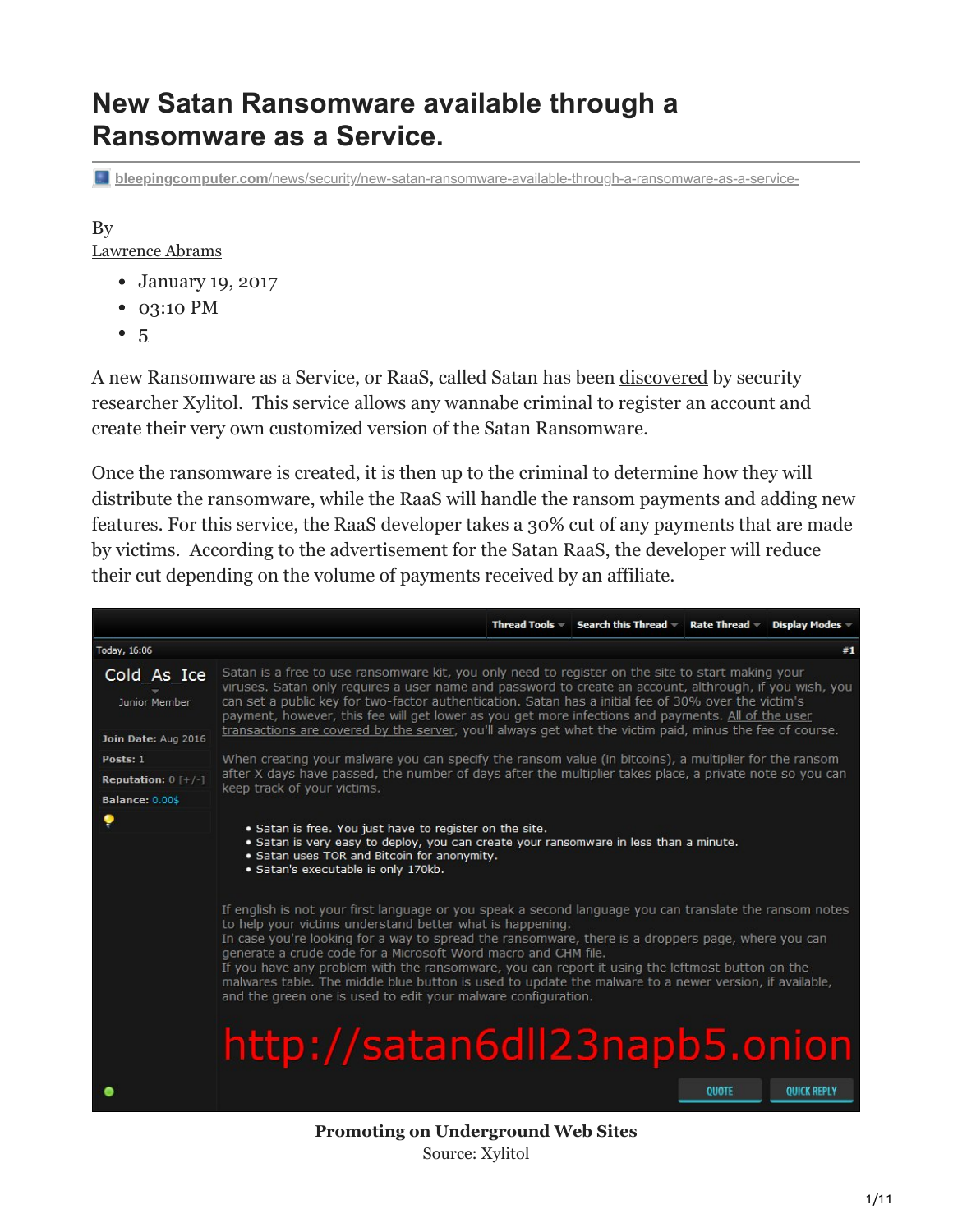## **The Satan RaaS**

When a person first goes to the Satan RaaS they will be greeted with a home page that describes what the service is and how a criminal can make money with it.



#### **Satan RaaS Home Page**

Once a user registers an account and logs in, they will be greeted with an affiliate console that contains various pages that they can use to help distribute their ransomware. These pages are the Malwares, Droppers, Translate, Account, Notices, and Messages pages.

The first page that is shown when someone logs in is the **Malwares** page, which allows a criminal to configure various settings of their very customized version of the Satan Ransomware. In terms of customization, there is not really many options. A user can specify the ransom amount, how much it goes up after a certain amount of the days, and the amount of days that the ransom payment should increase.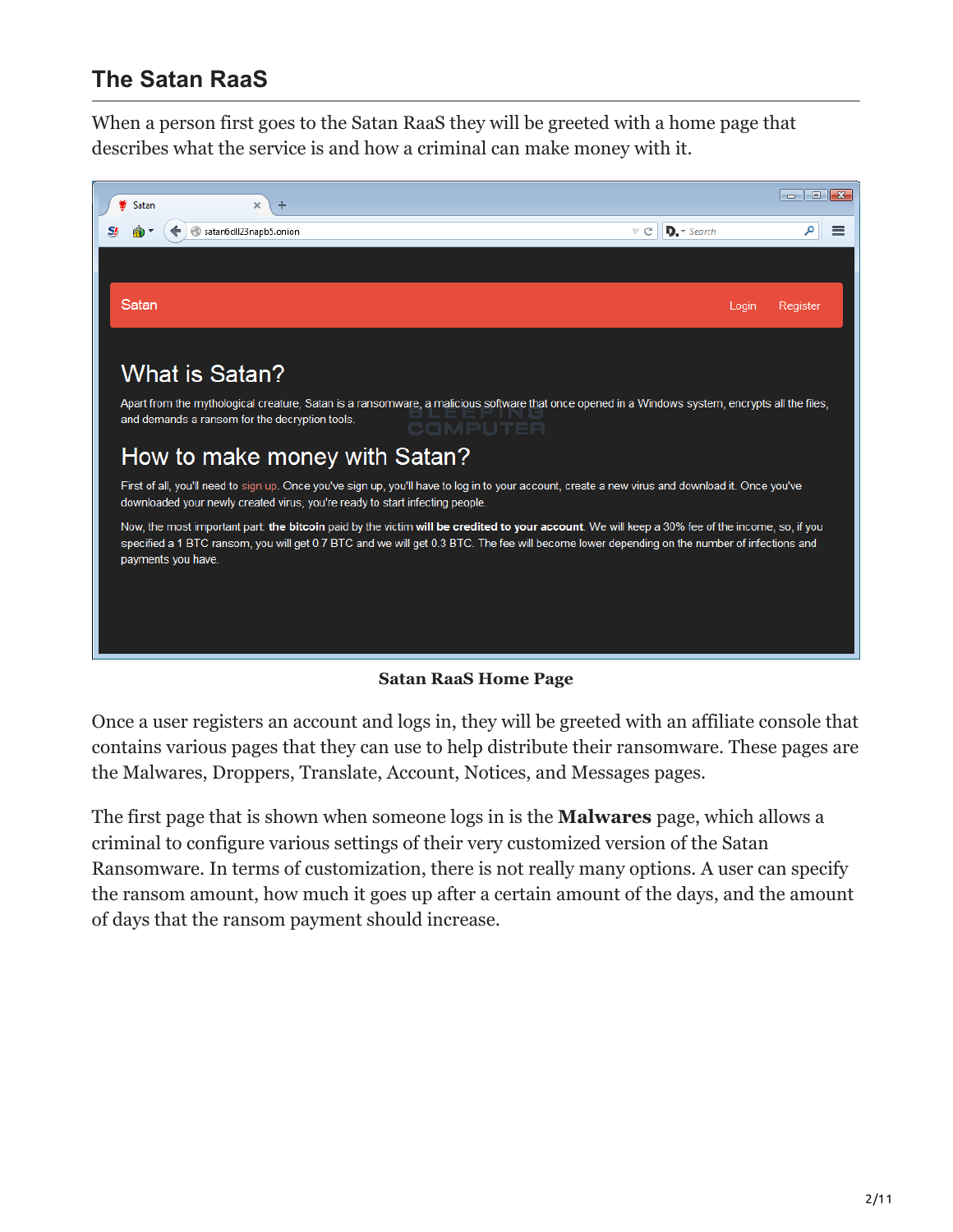| Satan        | ×                               | $+$        |                                                          |                   |                                                                 |                       |                                                                            |             |                          |
|--------------|---------------------------------|------------|----------------------------------------------------------|-------------------|-----------------------------------------------------------------|-----------------------|----------------------------------------------------------------------------|-------------|--------------------------|
| [⊕ ≁         | Satan6dll23napb5.onion/malwares |            |                                                          |                   |                                                                 |                       | $\triangledown$ C' $\blacksquare$ $\blacksquare$ $\triangledown$ Search    |             | $\mathsf{P}$<br>$\equiv$ |
|              |                                 |            |                                                          |                   |                                                                 |                       |                                                                            |             |                          |
| Satan        | Malwares                        | Droppers   | Translate                                                | Account           | Notices                                                         | Messages <sup>0</sup> |                                                                            | Logout      |                          |
|              | First time logging in           |            |                                                          |                   |                                                                 |                       |                                                                            |             |                          |
|              |                                 |            | This is your secret token for recovering your password:  |                   |                                                                 |                       |                                                                            |             |                          |
| Malwares     |                                 |            |                                                          | $\pmb{0}$         | Balance                                                         |                       |                                                                            | 0.00000000B |                          |
| Infections   |                                 |            |                                                          | $\pmb{0}$         |                                                                 | Your bitcoin address  |                                                                            | Withdraw    |                          |
| Paid         |                                 |            |                                                          | $\pmb{0}$         |                                                                 |                       |                                                                            |             |                          |
|              |                                 |            |                                                          |                   |                                                                 |                       |                                                                            |             |                          |
|              | Create a malware                |            |                                                          |                   |                                                                 |                       |                                                                            |             |                          |
|              |                                 |            |                                                          |                   |                                                                 |                       |                                                                            |             |                          |
|              | Ransom                          |            | Ransom in BTC (min 0.1)<br>Use "." as decimal separator. |                   | <b>BLEEPING</b>                                                 |                       |                                                                            |             |                          |
|              |                                 |            |                                                          |                   |                                                                 |                       |                                                                            |             |                          |
|              | <b>Multiplier</b>               | Optional   | Used to multiply the ransom by X times after Y days.     |                   |                                                                 |                       |                                                                            |             |                          |
|              | <b>Multiplier (Days)</b>        | Optional   |                                                          |                   |                                                                 |                       |                                                                            |             |                          |
|              |                                 |            | Days before the ransom multiplier.                       |                   |                                                                 |                       |                                                                            |             |                          |
|              | <b>Note</b>                     | Optional   |                                                          |                   |                                                                 |                       |                                                                            |             |                          |
|              |                                 |            |                                                          |                   | Notes are private, and used only to keep track of your victims. |                       |                                                                            |             |                          |
|              | Proxy                           | Optional   |                                                          |                   |                                                                 |                       |                                                                            |             |                          |
|              |                                 |            | Read about how to set up a gateway proxy here.           |                   |                                                                 |                       |                                                                            |             |                          |
|              | Captcha                         | Captcha    |                                                          |                   |                                                                 |                       |                                                                            |             |                          |
|              |                                 |            |                                                          |                   |                                                                 |                       |                                                                            |             |                          |
|              |                                 |            | qwadx                                                    |                   |                                                                 |                       |                                                                            |             |                          |
|              |                                 | Create new |                                                          |                   |                                                                 |                       |                                                                            |             |                          |
|              |                                 |            |                                                          |                   |                                                                 |                       |                                                                            |             |                          |
|              |                                 |            |                                                          |                   |                                                                 |                       |                                                                            |             |                          |
|              |                                 |            |                                                          |                   |                                                                 |                       | Do not upload your malware to Virus Total and/or any other online scanner. |             |                          |
| <b>Token</b> | Version                         |            | Ransom                                                   | <b>Infections</b> |                                                                 | <b>Payments</b>       | <b>Notes</b>                                                               | Action      |                          |
|              |                                 |            |                                                          |                   | No malware found.                                               |                       |                                                                            |             |                          |

**Satan RaaS Ransomware Generation Page**

The **Droppers** page, shown below, provides code that assists the affiliate in creating malicious Microsoft Word macros or CHM installers. These can then be used by the affiliate to distribute the ransomware via SPAM or other means.

This the first time I have seen a public RaaS like this offer tips and help to the affiliates when it comes to distribution methods. This type of hand holding could allow a curious affiliate to become an active one.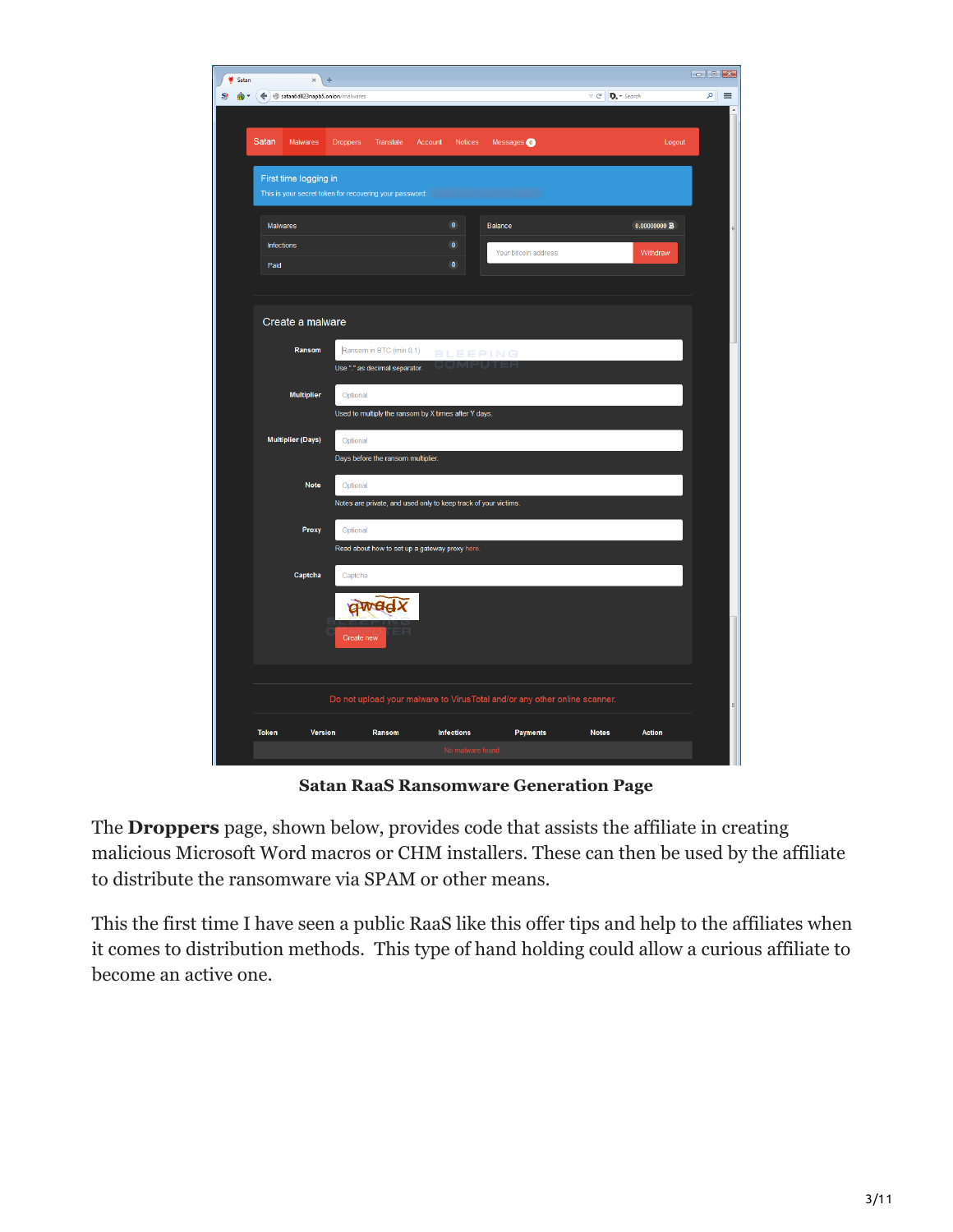

**Satan RaaS Droppers Page**

The **Translate** page allows affiliates to expand the languages used by Satan for the ransom notes.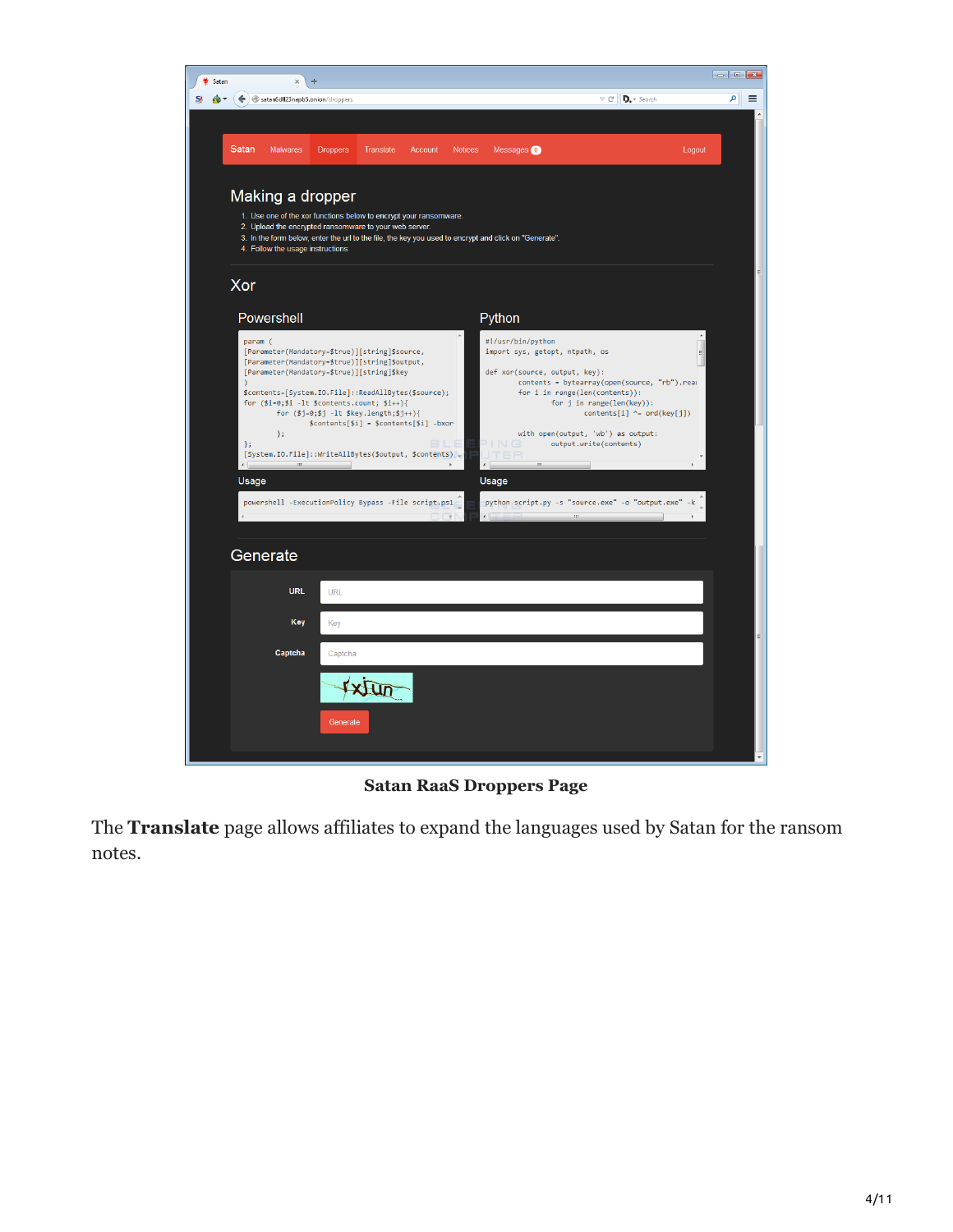| Satan |                | $\times$                         | ÷                                                                                                                                                                                                    |           |         |                 |                                                                                                                  |                                                                                                                 |        |   |          |
|-------|----------------|----------------------------------|------------------------------------------------------------------------------------------------------------------------------------------------------------------------------------------------------|-----------|---------|-----------------|------------------------------------------------------------------------------------------------------------------|-----------------------------------------------------------------------------------------------------------------|--------|---|----------|
|       |                | satan6dll23napb5.onion/translate |                                                                                                                                                                                                      |           |         |                 |                                                                                                                  | $D$ . $\sim$ Search<br>c<br>$\bigtriangledown$                                                                  |        | م | $\equiv$ |
|       |                |                                  |                                                                                                                                                                                                      |           |         |                 |                                                                                                                  |                                                                                                                 |        |   |          |
|       | Satan          | <b>Malwares</b>                  | <b>Droppers</b>                                                                                                                                                                                      | Translate | Account | <b>Notices</b>  | Messages <b>O</b>                                                                                                |                                                                                                                 | Logout |   | Ξ        |
|       |                | 1. All fields must be filled.    | <b>Translation guidelines</b><br>2. Anything between "%" should be only copied and not translated.<br>4. The characters used must be UTF-8 supported.<br>5. Only one translation is allowed per day. |           |         |                 | 3. The field "English" should be filled with the name of the language you're translating (e.g Deutsch, Español). |                                                                                                                 |        |   |          |
|       |                | Languages already translated to: |                                                                                                                                                                                                      |           |         | 8 L E E P I N G | The translations are manually checked and added once a day. Duplicates are ignored.                              |                                                                                                                 |        |   |          |
|       |                | English / Português              |                                                                                                                                                                                                      |           |         |                 |                                                                                                                  |                                                                                                                 |        |   |          |
|       | <b>English</b> |                                  |                                                                                                                                                                                                      |           |         |                 |                                                                                                                  |                                                                                                                 |        |   |          |
|       |                |                                  |                                                                                                                                                                                                      |           |         |                 |                                                                                                                  |                                                                                                                 |        |   |          |
|       |                |                                  |                                                                                                                                                                                                      |           |         |                 | Your personal files have been encrypted. In order to decrypt them you'll have to pay %RANSOM% BTC                |                                                                                                                 |        |   |          |
|       |                |                                  |                                                                                                                                                                                                      |           |         |                 |                                                                                                                  |                                                                                                                 |        |   |          |
|       |                |                                  |                                                                                                                                                                                                      |           |         |                 |                                                                                                                  | If the payment is not made until %LIMIT%, the cost for the private key will increase to %RANSOM_MULTIPLIED% BTC |        |   |          |
|       |                |                                  |                                                                                                                                                                                                      |           |         |                 |                                                                                                                  |                                                                                                                 |        |   |          |

**Satan RaaS Translation Page**

The **Account** page is where the affiliate can see the amount of people infected, the amount paid, and other information.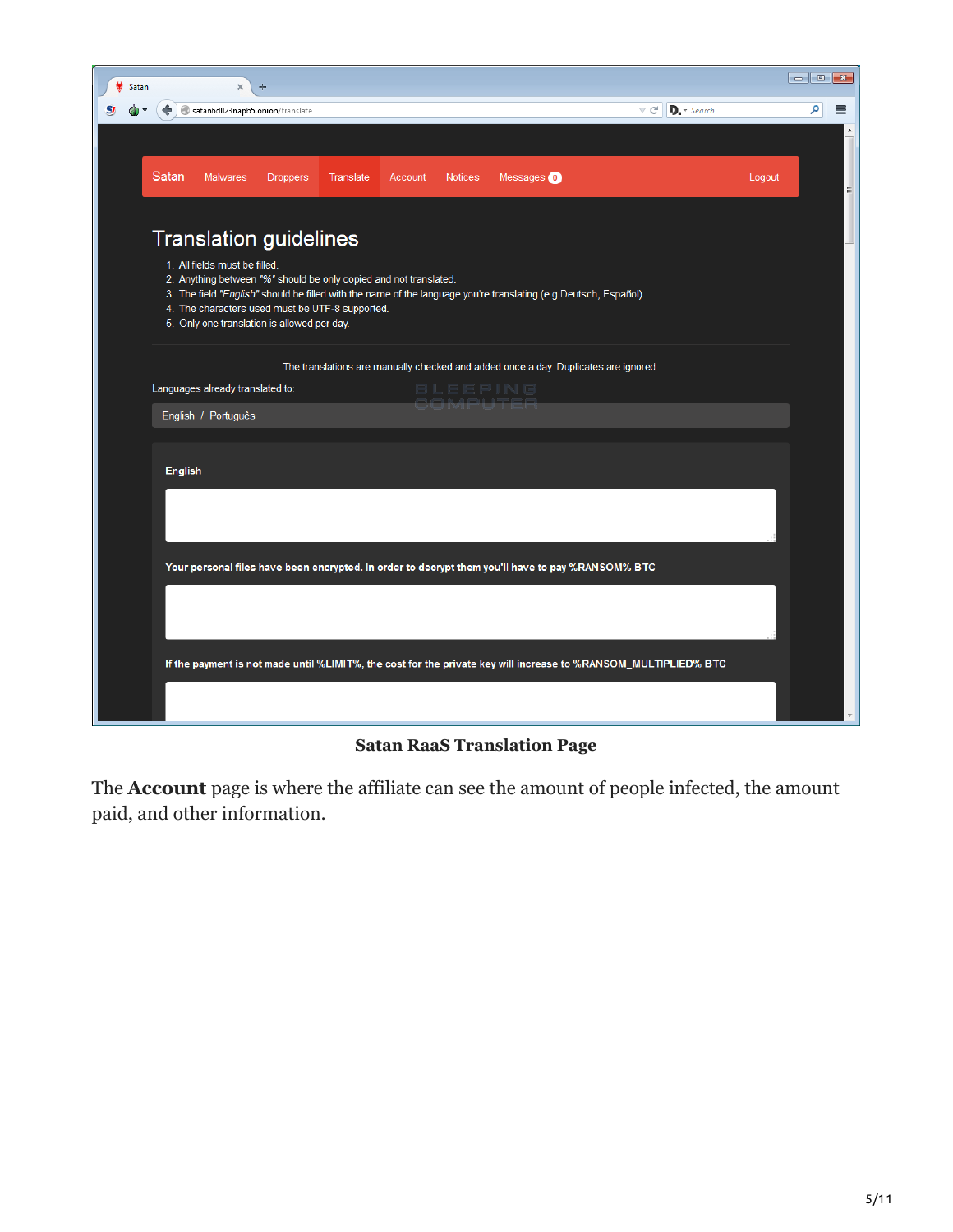| ۷<br>Satan | $\rm \times$<br>÷                   |                              |                           |                       |     |                                                                                      |              | $\begin{array}{ c c c c c }\hline \multicolumn{1}{ c }{\mathbf{C}} & \multicolumn{1}{ c }{\mathbf{X}} \\\hline \multicolumn{1}{ c }{\mathbf{C}} & \multicolumn{1}{ c }{\mathbf{X}} \\\hline \end{array}$ |
|------------|-------------------------------------|------------------------------|---------------------------|-----------------------|-----|--------------------------------------------------------------------------------------|--------------|----------------------------------------------------------------------------------------------------------------------------------------------------------------------------------------------------------|
| $S_{l}$    | satan6dll23napb5.onion/account<br>↞ |                              |                           |                       |     | $D_{1}$ $\rightarrow$ Search<br>$\mathrel{\triangledown} \, \mathrel{\mathcal{C}}^i$ |              | م<br>$\equiv$                                                                                                                                                                                            |
|            |                                     |                              |                           |                       |     |                                                                                      |              |                                                                                                                                                                                                          |
|            | Satan<br><b>Malwares</b>            | <b>Droppers</b><br>Translate | Account<br><b>Notices</b> | Messages <sup>0</sup> |     |                                                                                      | Logout       |                                                                                                                                                                                                          |
|            | User name                           | SatanDemo                    | Cut                       |                       | 70% | 2FA                                                                                  | $\bullet$    |                                                                                                                                                                                                          |
|            | Balance                             | 0.00000000                   |                           | Logged in since       |     | 19/01/2017 16:48:50 UTC                                                              |              |                                                                                                                                                                                                          |
|            | Malwares                            | $\pmb{0}$                    | Infections                | 'ER                   |     | Paid                                                                                 | $\mathbf{0}$ |                                                                                                                                                                                                          |
|            | Reports                             | $\pmb{0}$                    | Messages                  |                       |     | Translations                                                                         | $\mathbf{0}$ |                                                                                                                                                                                                          |
|            |                                     |                              |                           |                       |     |                                                                                      |              |                                                                                                                                                                                                          |
|            | Your bitcoin address                |                              |                           |                       |     |                                                                                      | Withdraw     |                                                                                                                                                                                                          |
|            |                                     |                              | <b>Edit Account</b>       |                       |     |                                                                                      |              |                                                                                                                                                                                                          |
|            |                                     |                              |                           |                       |     |                                                                                      |              |                                                                                                                                                                                                          |

**Satan RaaS Account Information Page**

Finally there is a **Notices** page, which will be used to display messages from the RaaS developer, and a **Messages** page that can be used for "customer service" requests.

## **As for the Satan Ransomware Itself...**

When the Satan Ransomware is installed it will check to see if it is running under a virtual machine, and if it is, will terminate. Once executed it will inject itself into TaskHost.exe and begin to encrypt the data on the computer. It is currently unknown what encryption algorithm Satan uses, but it will target files with the following extensions: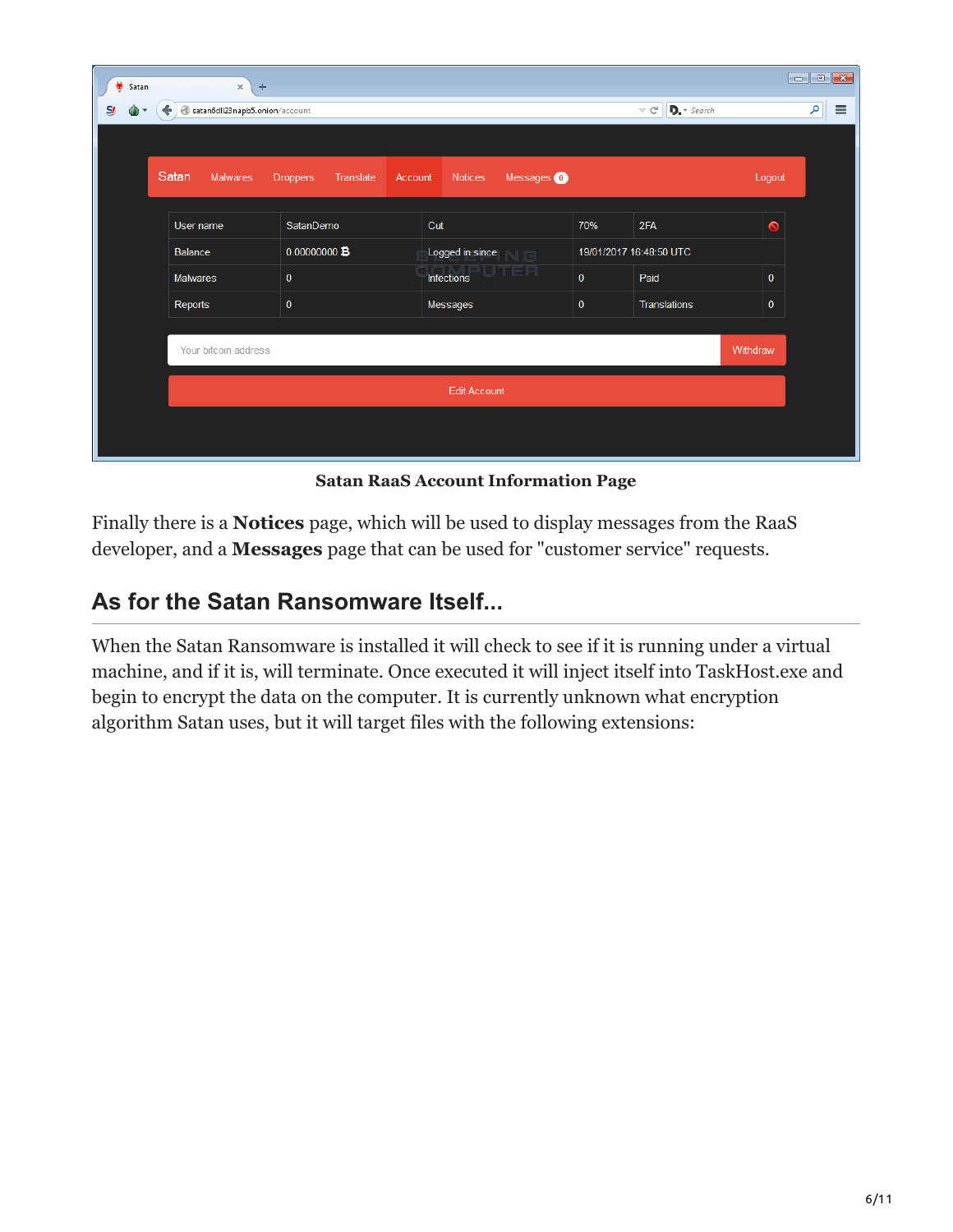.incpas, .mp4, .pab, .st6, .sas7bdat, .wmv, .backup, .drf, .ibank, .3ds, .odg, .cer, .tif, .cs, .dotx, .7z, .png, .bak, .ibz, .db3, .pbl, .3fr, .dxf, .nk2, .bkp, .mdf, .svg, .xlm, .3dm, .pct, .java, .pot, .sxi, .ibd, .sxw, .pspimage, .ppt, .kbx, .ppsm, .ndd, .txt, .pdb, .say, .backupdb, .fla, .swf, .asx, .accdt, .mp3, .ycbcra, .erf, .cr2, .pfx, .potx, .qby, .sqlite, .blend, .class, .pat, .odp, .gray, .qbw, .tib, .thm, .htm, .mos, .rm, .key, .std, .tlg, .lua, .pst, .sqlitedb, .grey, .cdr4, .dc2, .ce1, .ps, .tex, .eml, .xlam, .pages, .st8, .jar, .st7, .potm, .sdf, .db-journal, .pcd, .aspx, .rwl, .kpdx, .fmb, .xlr, .gry, .kc2, .oil, .moneywell, .xlk, .sti, .accdr, .oth, .c, .xml, .nd, .mdb, .pem, .erbsql, .bpw, .ffd, .ost, .pptm, .dwg, .zip, .qbm, .cdx, .des, .dng, .pdd, .cfp, .nyf, .cgm, .sldm, .xla, .odf, .raf, .crw, .mef, .raw, .x11, .nsd, .fff, .design, .dcs, .ptx, .al, .ns2, .bik, .back, .accdb, .nwb, .cpi, .ads, .odt, .sqlite3, .docm, .drw, .pl, .nx2, .fpx, .rdb, .otp, .msg, .accde, .agdl, .php, .csv, .py, .rtf, .ach, .sda, .ddd, .asf, .dotm, .cmt, .h, .hbk, .xlsx, .s3db, .tga, .wav, .iif, .dxb, .sql, .db, .sd0, .bgt, .djvu, .jpg, .doc, .craw, .mpg, .sxd, .kdc, .jpeg, .psafe3, .flac, .dtd, .act, .qba, .vob, .cdrw, .eps, .bkf, .mdc, .rar, .mov, .cdf, .m4v, .ab4, .bank, .pps, .cib, .dot, .dgc, .exf, .flv, .xlsb, .ddrw, .adb, .srw, .plc, .csh, .xls, .fxg, .otg, .pas, .xlt, .indd, .rwz, .xltx, .apj, .stw, .xltm, .orf, .ott, .qbb, .max, .cls, .obj, .docx, .dcr, .cdr3, .qbx, .pdf, .nef, .ots, .srt, .ddoc, .rat, .phtml, .m, .dbx, .nxl, .avi, .p12, .awg, .dbf, .ns3, .mmw, .prf, .wallet, .rw2, .jin, .odc, .qbr, .ppsx, .ns4, .wpd, .wps, .nsh, .dxg, .fhd, .dac, .wb2, .nrw, .odb, .ait, .jpe, .odm, .sldx, .fdb, .acr, .war, .oab, .sxc, .cpp, .r3d, .hpp, .asm, .st5, .stx, .xis, .dds, .xlsm, .p7c, .cdr5, .3g2, .mrw, .sr2, .html, .cdr, .idx, .st4, .bdb, .kdbx, .nsg, .der, .ods, .myd, .nop, .ppam, .pptx, .yuv, .xlw, .mfw, .nsf, .csl, .php5, .p7b, .crt, .asp, .srf, .jsp, .cdr6, .sxm, .iiq, .3gp, .ce2, .arw, .bay, .ai, .sxg, .psd, .3pr, .fh, .pef, .x3f, .sik, .bpp, .vmdk, .spi, .bup, .cvt, .bb, .fkc, .tjl, .dbk, .swp, .fb, .vib, .dtb, .bke, .old, .bkc, .jou, .rpb, .abk, .sav, .bkn, .tbk, .fbw, .vrb, .spf, .bk, .sbk, .umb, .ac, .vbk, .wbk, .mbk

When it has encrypted a file, it will scramble its name and append the **.stn** extension to the file. For example, test.jpg may become ahasd.stn. While encrypting files it will also create a ransom note called HELP\_DECRYPT\_FILES.html in each folder that a file has been encrypted.

When it has finished encrypting the computer, it will execute the **C:\Windows\System32\cipher.exe" /W:C** command to wipe all data from the unused space on the C: Drive.

Finally it will display the ransom note, which contains a unique victim ID and a URL to a TOR payment site.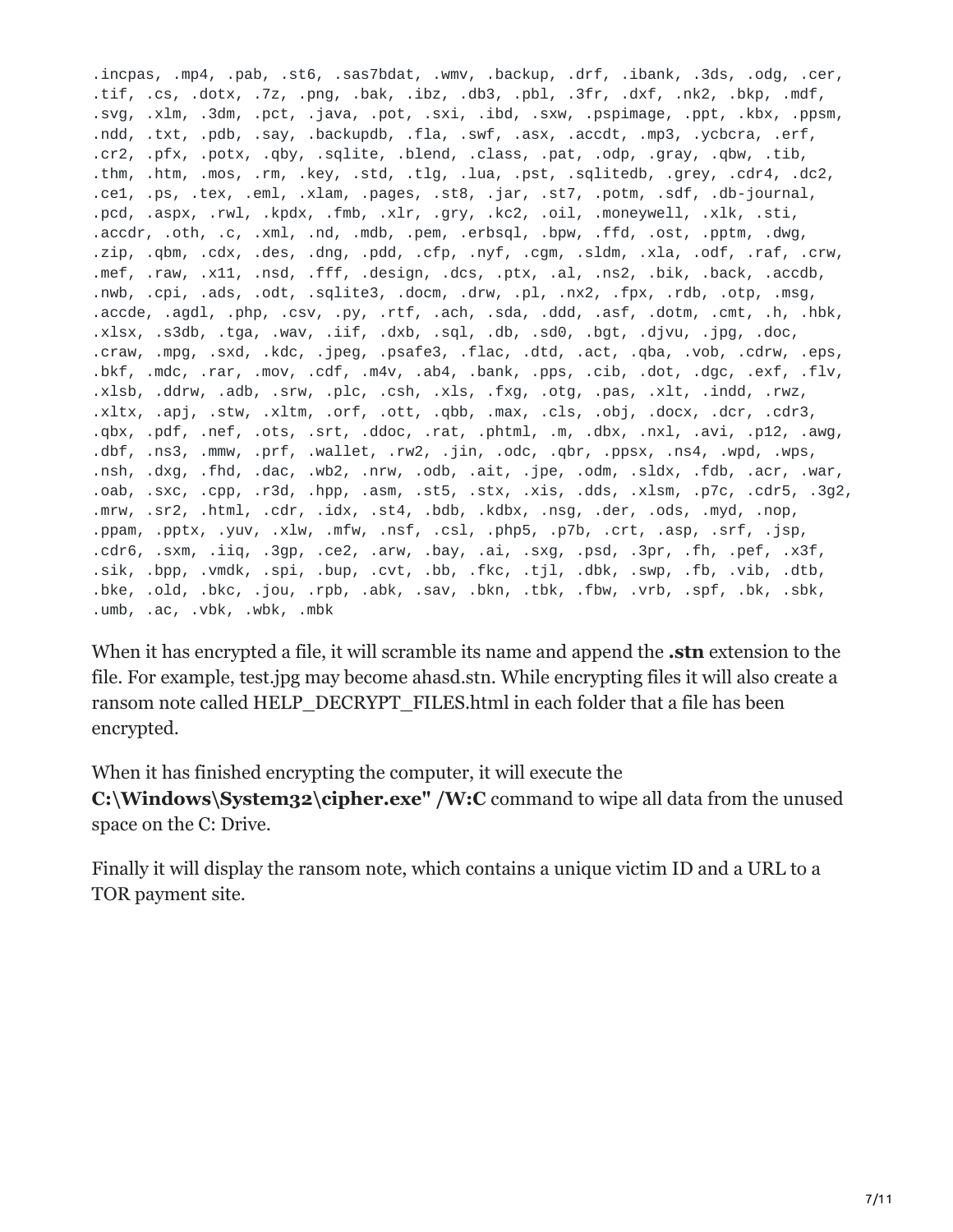| $\chi$<br>▣<br><b>URBIO</b><br>$\overline{\phantom{0}}$<br>How to decrypt your files X                                                                                                                                                                                                                        |
|---------------------------------------------------------------------------------------------------------------------------------------------------------------------------------------------------------------------------------------------------------------------------------------------------------------|
| □ file:///C:/Users/test/Desktop/HELP_DECRYPT_FILES.html<br>$\rightarrow$ C $\land$                                                                                                                                                                                                                            |
| <b>English   Português</b>                                                                                                                                                                                                                                                                                    |
| What happened to my files?                                                                                                                                                                                                                                                                                    |
| All of your personal files were encrypted using AES-256 and RSA-2048                                                                                                                                                                                                                                          |
| What does this mean?                                                                                                                                                                                                                                                                                          |
| This means that the content of your files have been changed, you will not be able to use them, it is basically the same as losing them forever. However, you can still get<br>them back with our help.                                                                                                        |
| How can I get my files back?<br><b>BLEEPING</b><br>As said before, your files have been encrypted, in order to decrypt them, you'll need the private key of the key pair that was generated when your files were encrypted.<br>Decrypting your files is only possible with the private key and the decrypter. |
| If you really value your data, then you should not waste time and follow the instructions in the link below:                                                                                                                                                                                                  |
| https://satan6dll23napb5.onion.to/<br>?lang=en<br>https://satan6dll23napb5.onion.cab/<br>?lang=en<br>http://satan6dll23napb5.onion.tor2web.org/<br>$?$ lang=en                                                                                                                                                |
| If the links above are not available, you should follow these steps instead:                                                                                                                                                                                                                                  |
| 1. Download and install the Tor Browser<br>2. After you've installed it, run the browser and wait for it to initialize<br>3. Type in the address bar: http://satan6dl123napb5.onion/<br>?lang=en<br>4. Follow the instructions on the page                                                                    |

#### **Satan Ransomware Ransom Note**

When a victim clicks on one of the enclosed URLs they will be brought to Satan's payment site where they can get payment instructions.

| How to decrypt your files<br>$\times$<br>$+$ |                                                                                                                                           |                                           | $\begin{array}{ c c c c c }\hline \multicolumn{1}{ c }{\mathbf{C}} & \multicolumn{1}{ c }{\mathbf{S}} & \multicolumn{1}{ c }{\mathbf{S}}\hline \end{array}$ |          |
|----------------------------------------------|-------------------------------------------------------------------------------------------------------------------------------------------|-------------------------------------------|-------------------------------------------------------------------------------------------------------------------------------------------------------------|----------|
| S!<br>satan6dll23napb5.onion/                | ?lang=en                                                                                                                                  | $\n  D.\n  Search\n$<br>$\triangledown$ C | م                                                                                                                                                           | $\equiv$ |
|                                              | English Português<br>Your personal files have been encrypted. In order to decrypt them you'll have to pay 0.10000000 BTC.                 |                                           |                                                                                                                                                             |          |
|                                              | EPING<br>How to get your files back<br>1. Register a bitcoin wallet (https://bitcoin.org/en/getting-started) (https://bitcoin.org/en/faq) |                                           |                                                                                                                                                             |          |
|                                              | 2. Purchase the amount of bitcoins needed<br>3. Send 0.10000000 BTC to the address:                                                       |                                           |                                                                                                                                                             |          |
|                                              | 4. Wait for the transaction to be confirmed                                                                                               |                                           |                                                                                                                                                             |          |
|                                              | The transactions are checked automatically every hour. After you've paid, come back here after at least one hour.                         |                                           |                                                                                                                                                             |          |
|                                              | You've paid 0.00000000 BTC. There are still 0.10000000 BTC left.                                                                          |                                           |                                                                                                                                                             |          |

#### **Satan Ransomware Payment Site**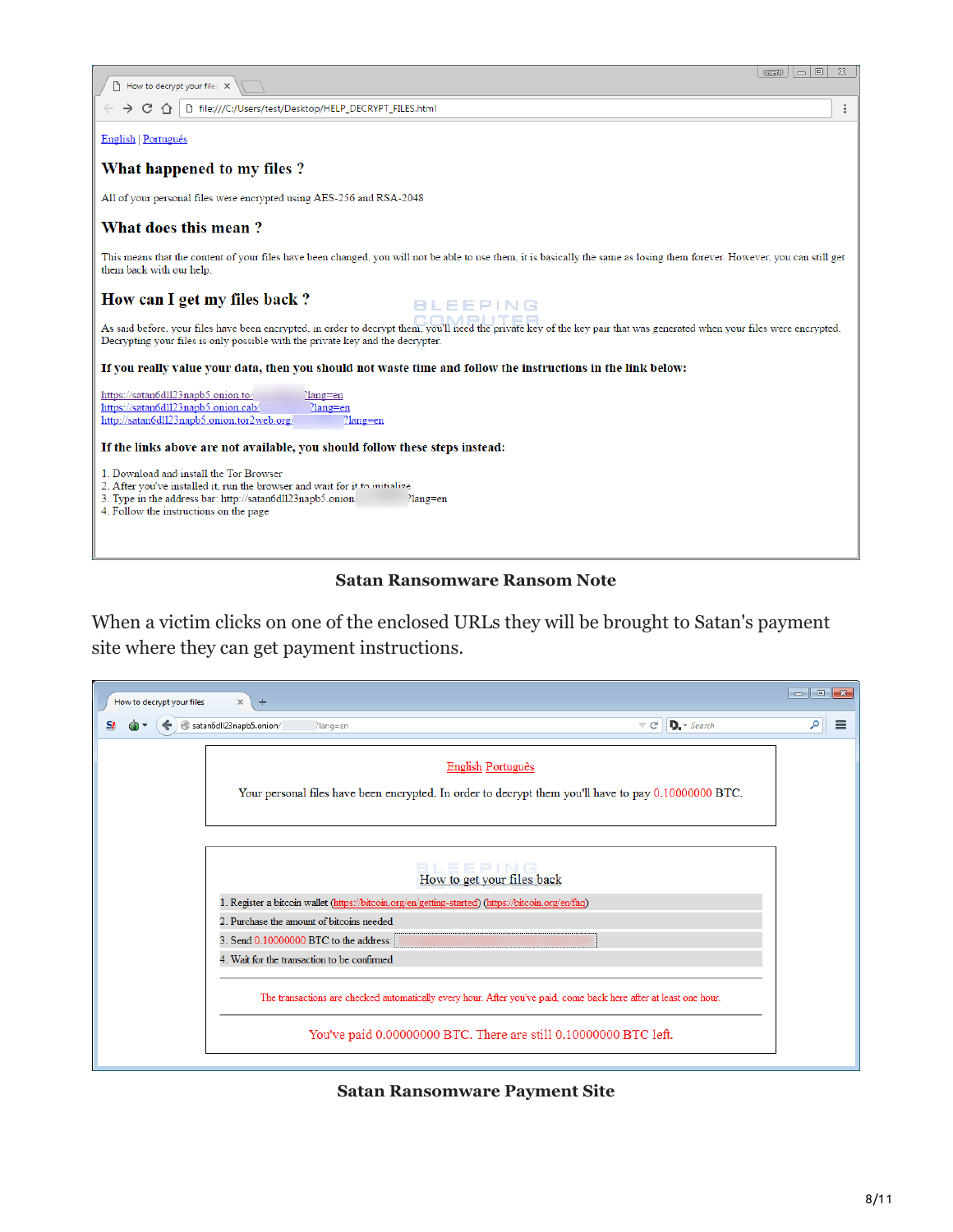Unfortunately, at this time there is no way to decrypt the files for free. For those who wish to [discuss this ransomware or receive support, you can use our dedicated help topic: Satan](https://www.bleepingcomputer.com/forums/t/637811/satan-ransomware-help-support-topic-stn-extension-help-decrypt-fileshtml/) Ransomware Help & Support Topic.

#### **Associated Satan Ransomware Files:**

HELP\_DECRYPT\_FILES.html

#### **Network Communication:**

https://ejmv6pxsuwqrofa3.onion.to https://satan6dll23napb5.onion.to https://satan6dll23napb5.onion.cab http://satan6dll23napb5.onion.tor2web.org satan6dll23napb5.onion

#### **Hashes:**

SHA256: c04836696d715c544382713eebf468aeff73c15616e1cd8248ca8c4c7e931505

## **Related Articles:**

[Indian airline SpiceJet's flights impacted by ransomware attack](https://www.bleepingcomputer.com/news/security/indian-airline-spicejets-flights-impacted-by-ransomware-attack/)

[US Senate: Govt's ransomware fight hindered by limited reporting](https://www.bleepingcomputer.com/news/security/us-senate-govt-s-ransomware-fight-hindered-by-limited-reporting/)

[New RansomHouse group sets up extortion market, adds first victims](https://www.bleepingcomputer.com/news/security/new-ransomhouse-group-sets-up-extortion-market-adds-first-victims/)

[Ransomware attack exposes data of 500,000 Chicago students](https://www.bleepingcomputer.com/news/security/ransomware-attack-exposes-data-of-500-000-chicago-students/)

[The Week in Ransomware - May 20th 2022 - Another one bites the dust](https://www.bleepingcomputer.com/news/security/the-week-in-ransomware-may-20th-2022-another-one-bites-the-dust/)

- [RaaS](https://www.bleepingcomputer.com/tag/raas/)
- [Ransomware](https://www.bleepingcomputer.com/tag/ransomware/)
- [Satan](https://www.bleepingcomputer.com/tag/satan/)

#### [Lawrence Abrams](https://www.bleepingcomputer.com/author/lawrence-abrams/)

Lawrence Abrams is the owner and Editor in Chief of BleepingComputer.com. Lawrence's area of expertise includes Windows, malware removal, and computer forensics. Lawrence Abrams is a co-author of the Winternals Defragmentation, Recovery, and Administration Field Guide and the technical editor for Rootkits for Dummies.

- [Previous Article](https://www.bleepingcomputer.com/news/security/someones-assembling-ragebot-botnet-using-self-propagating-windows-worm/)
- [Next Article](https://www.bleepingcomputer.com/news/microsoft/windows-10-insider-build-15014-can-auto-delete-temp-and-old-recycle-bin-files/)

### <span id="page-8-0"></span>**Comments**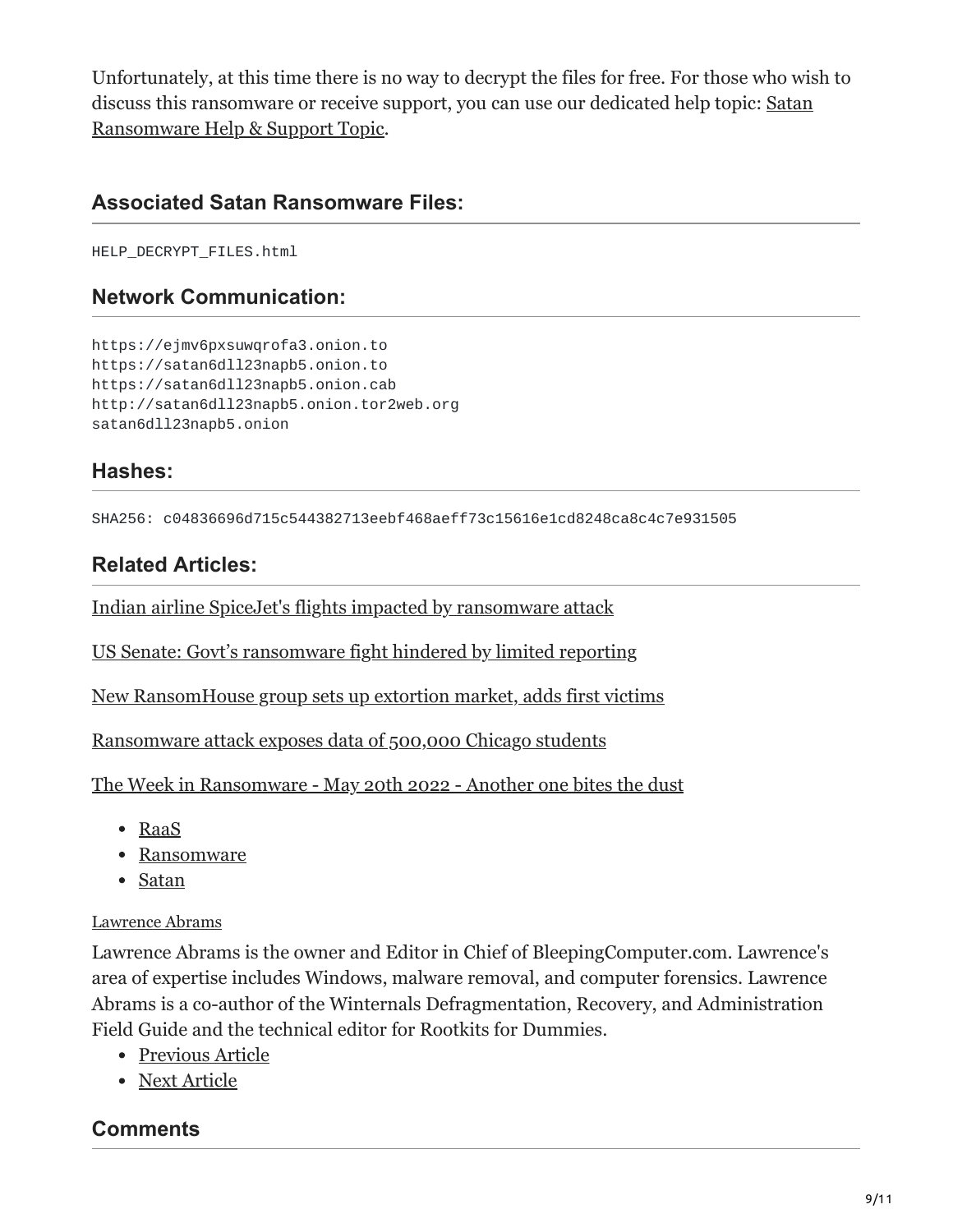

Looks cool, it's well made and it's a good idea. I hope this works out for them and they make a lot of money.



 $\bullet$ 

[Almarma](https://www.bleepingcomputer.com/forums/u/983190/almarma/) - 5 years ago

"Looks cool, it's well made and it's a good idea. I hope this works out for them and they make a lot of money."

You must be kidding, right? Even more ransomware? No, thanks. And I wish you become a victim yourself, so we can see if you find it that funny afterwards ¬¬



[mikeloeven](https://www.bleepingcomputer.com/forums/u/671459/mikeloeven/) - 5 years ago

Its really sad that ransomware has become such an effective tool for criminals considering that its super easy to defeat. all you need is an external hot swap bay and a schedule to rotate out your backup drives so you always have a up to date copy of your drive images offline heck even the most computer illiterate person can subscribe to and configure cloud storage through most commercially available backup software.